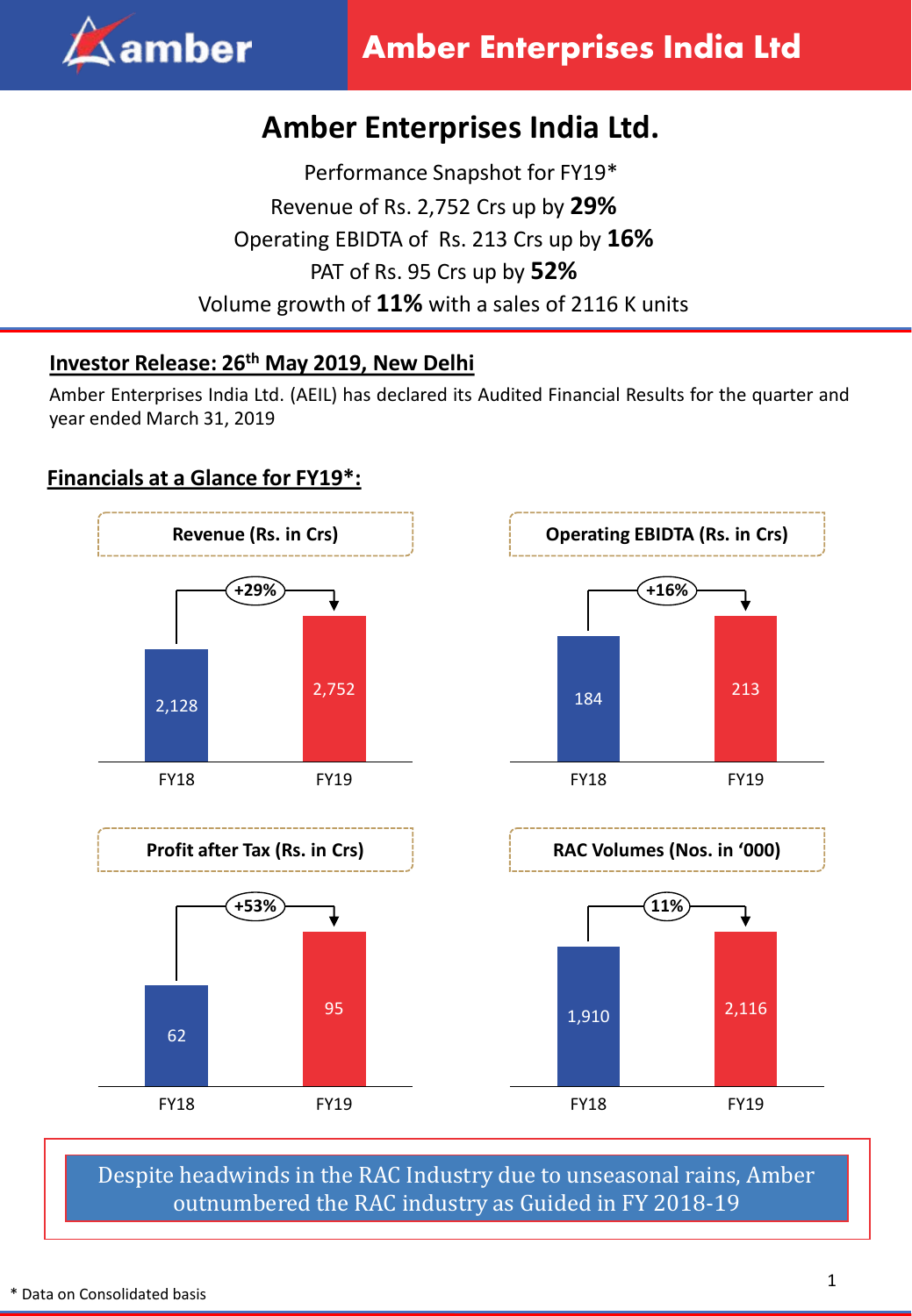

# **Consolidated Result Highlights (FY19 Y-o-Y) :**

- Revenue for FY19 stood at 2,752 crs up by 29% as compared to FY18 (adjusted for GST/Excise)
- Air Conditioners now comprise of 63% of our revenues as compared to 72% last year and AC & Non AC components comprises of 37% of our revenues as compared to 28% in FY18. AC Components comprises of 15% and Non AC Components comprises of 22% of our consolidated revenues.
- Operating EBIDTA stood at Rs. 213 crs as compared to Rs. 184 crs in FY18, up by 16%. EBIDTA margins stood at 7.7%.
- PAT for the year stood at Rs. 95 crs up by 52% as compared to FY18. PAT margins were up by 50 bps to 3.4%.

#### **Standalone Result Highlights (Q4 & FY19 Y-o-Y) :**

#### **Revenue**

- The Company recorded revenue of Rs. 971 crs during Q4FY19, as against Rs. 692 crs in Q4FY18 up by 40%.
- Revenue for FY19 stood at 2,188 crs up by 14% as compared to FY18 (adjusted for GST/Excise)
- Revenue from Air Conditioners for Q4FY19 grew by 43% as compared to Q4FY18. Components revenue grew by 30% from Rs. 124 Crs in Q4FY18 to Rs. 161 Crs in Q4FY19. Components now contribute 16.6% of our overall revenues.
- With strong order book and increased sales of Components, we expect growth in our both AC and Non AC components segment.

#### **Operating EBIDTA**

- Operating EBIDTA margins for Q4FY19 stood at 10.1% and increase of 30 bps compared to the same period last year.
- Operating EBIDTA for Q4FY19 stood at Rs. 98 crs as compared to Rs. 68 crs in Q4FY18, a growth of 44%.
- Operating EBIDTA for FY19 stood at Rs. 188 crs as compared to Rs. 171 crs for FY18 a growth of 10%. Operating EBIDTA margins stood at 8.6% down by 30 bps on Y-o-Y basis.

#### **Profit after Tax (PAT)**

- PAT for Q4FY19 stood at Rs. 62 crs as compared to Rs. 34 crs in Q4FY18 a growth of 82% and margin improvement of 145 bps to 6.3%.
- PAT for FY19 stood at Rs. 93 crs as compared to Rs. 62 crs in FY18 a growth of 49% on Y-o-Y basis. PAT margin for FY19 stood at 4.2% as compared to 3.2% in FY18 with an improvement in PAT margins of 100 bps.

#### **Operational Highlights**

- Our growth in volumes have been substantial for this quarter and full year. Our AC volumes for the quarter grew by 43% from 671,892 units in Q4FY18 to 961,697 units in Q4FY19.
- Growth in volumes for FY19 stands at 11% from 1,910 K units in FY18 to 2,116 K units for FY19
- **Amber** has outnumbered the RAC industry as Guided in FY 2018-19, despite the headwinds in the RAC Industry due to unseasonal rains. 2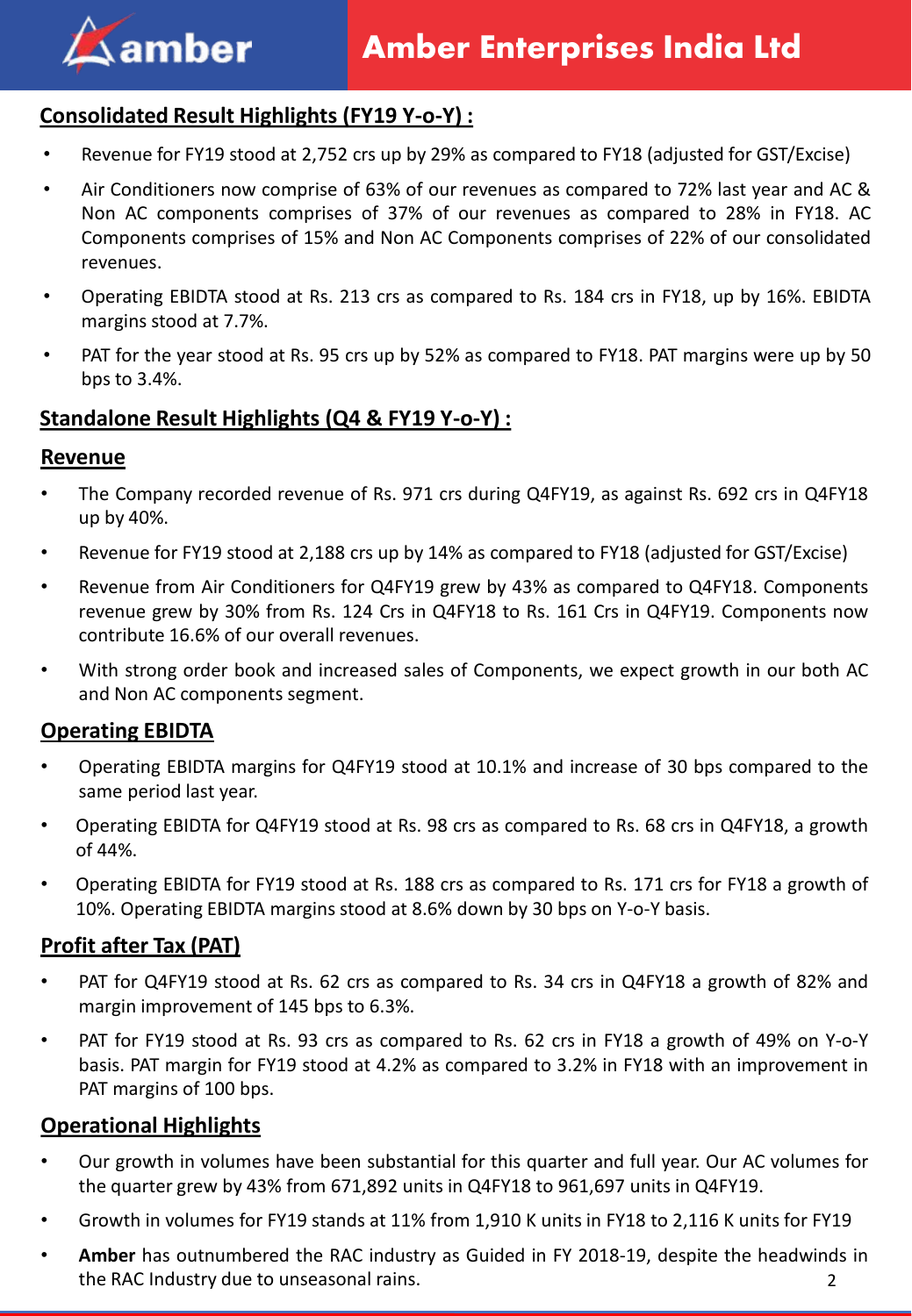# **Recent Acquisition Updates of "Sidwal"**

- On May 2, 2019, Amber Enterprises India Limited has acquired 80% stake upfront in the equity share capital of Sidwal Refrigration Industries Private Limited (**"Sidwal"**), which includes in it, the business of Sidwal Technologies.
- Sidwal is a leading player in Air Conditioning for Mobile Application such as Railways, Metros, Buses etc.
- Sidwal's acquisition will give us *entry into high entry barrier customers with long approval cycles* like Indian Railways, Metro's and Defence.
- Sidwal's strong technical background can help Amber to *cross-sell* and provide more comprehensive solutions such as CAC, AHU, FCU etc *to our current set of customers.*
- Increased urbanization will enhance the need of developing infrastructure for people's mass mobilisation. Over the medium term we see *immense potential in the railway and metro segments* and Amber, post Sidwal's acquisition, is well placed as a market leader to capitalize on this opportunity with *2 fully integrated facilities with the capability to undertake the entire HVAC manufacturing process in-house along with PAN India Service network* to provide post sale support services to customers especially for the Railway and Metro segment.

# **Business Updates**

- Amber has added new customers and new energy efficient models in FY19 which will enhance are revenues and margins going forward.
- Integration of IL JIN electronics and Ever Electronics was successfully done in the last year and we will be able to deliver higher growth for the next financial year through addition of new customers in these subsidiaries. We expect margins to expand in these subsidiaries due to operating leverage playing out and various cost control measures adopted in the previous financial year, fruits of which will be seen in FY20.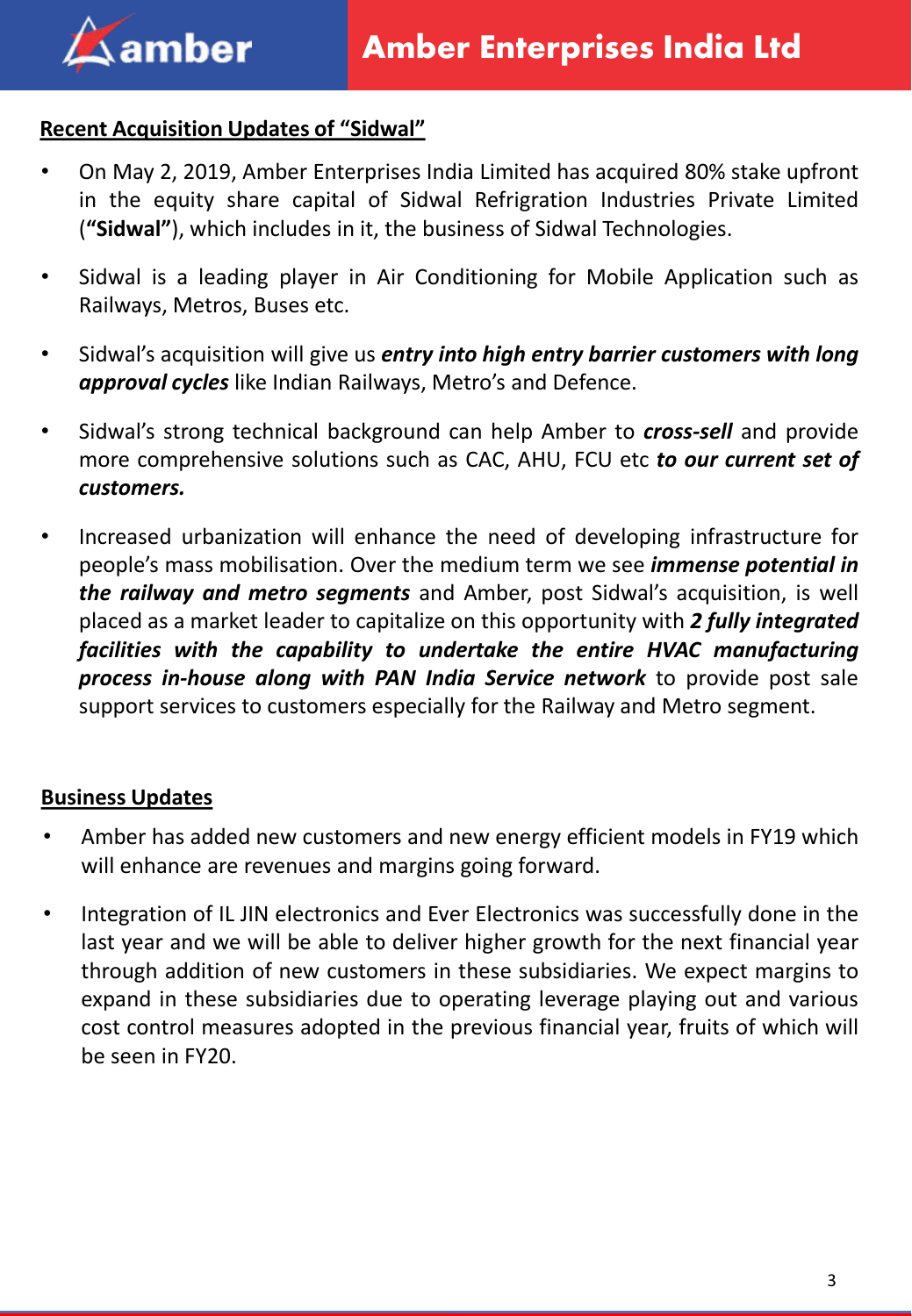

**Commenting on the results and performance for FY19, Mr. Jasbir Singh, Chairman & CEO of Amber Enterprises India Ltd said:**

*"We are happy to deliver the results as guided for the previous financial year. Our revenues has increased by 29% for FY19 on consolidated basis and have achieved a PAT growth of 52% with consolidated PAT at Rs. 95 Crs. Despite of industry slowdown in H1 of FY19, our RAC volumes have grown from 1,910 k units in FY18 to 2,116 k units in FY19 as guided with a growth of 11%.*

*Post "Sidwal's" acquisition, we have expanded our footprint and now hold the leadership position across HVAC segments of RAC and Mobile, Transportation & Commercial Refrigeration. We see immense opportunity in this segment and are well placed to capitalize on this opportunity.*

*We have increased our AC Components and NON AC components product offerings and we foresee healthy revenues turning into profitability going forward from our AC components and NON AC Components division.*

*Increased revenues and volumes across segment and effective & efficient cost control measures across the company will help operating leverage play out and we are confident of top line growth turning into healthily bottom-line results.*

*We would also like to say it is the Company's enduring commitment to outperform industry growth, through our three-pillar strategy of Product Expansion, Customer Expansion and Geography Expansion by way of R&D and Excellence in Execution.*

*Moving forward, we also reiterate our confidence in our ability to sustain Company's delivery of outstanding shareowner value."*